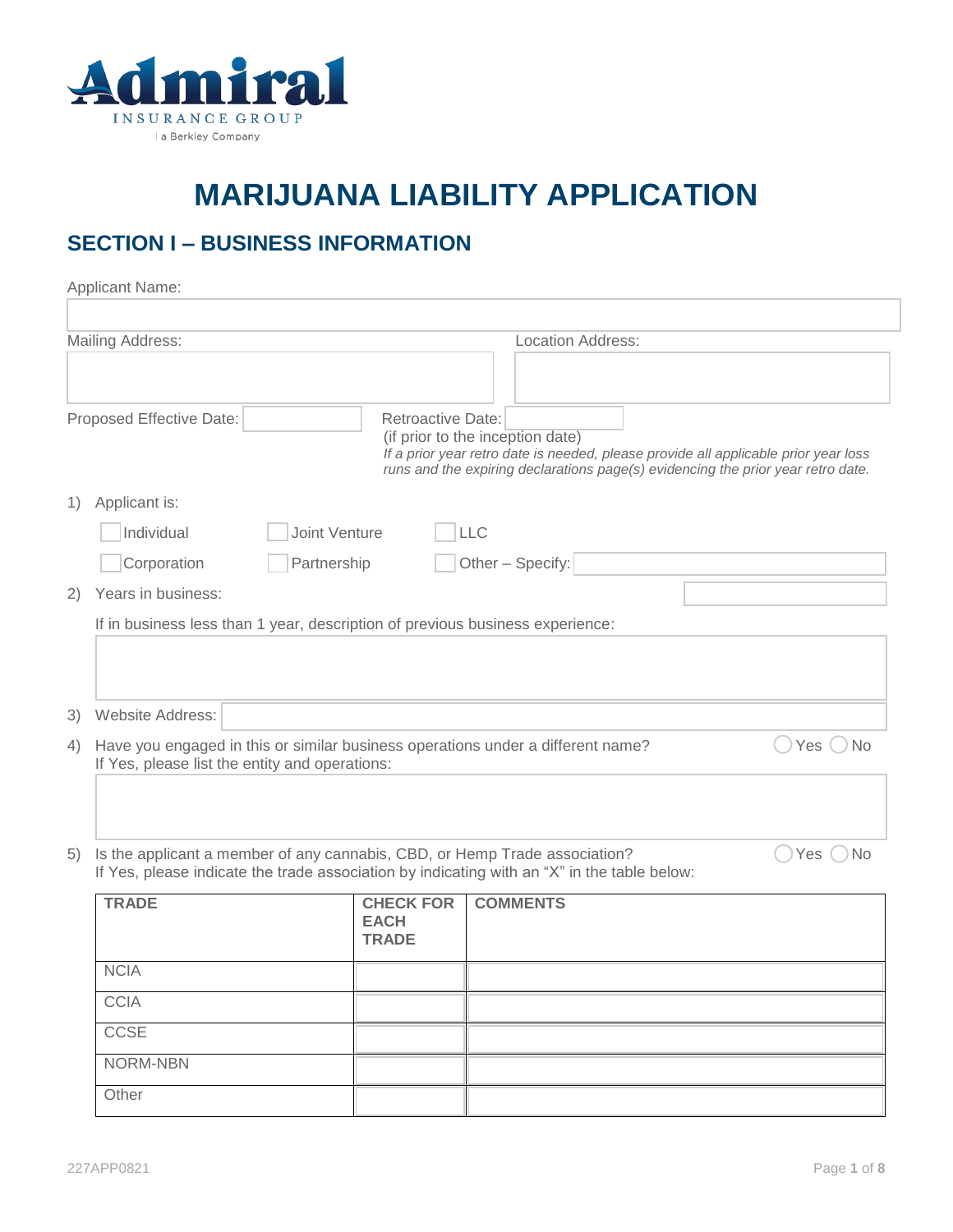6) In the table below, please check the license type(s) you possess and the information:

| <b>LICENSE TYPE</b>                                                                                          | <b>CHECK FOR</b><br><b>EACH</b><br><b>APPLICABLE</b><br><b>LICENSE</b> | <b>ADDRESS</b> | <b>LICENSE#</b> | <b>ADULT-USE/</b><br><b>RECREATIONAL</b><br><b>OR MEDICINAL</b> |
|--------------------------------------------------------------------------------------------------------------|------------------------------------------------------------------------|----------------|-----------------|-----------------------------------------------------------------|
| <b>License Dispensary</b>                                                                                    |                                                                        |                |                 |                                                                 |
| Cultivator/ Grower                                                                                           |                                                                        |                |                 |                                                                 |
| Processor/Manufacturer                                                                                       |                                                                        |                |                 |                                                                 |
| <b>Wholesale/Distributor</b>                                                                                 |                                                                        |                |                 |                                                                 |
| Special Events/ Social<br>Clubs                                                                              |                                                                        |                |                 |                                                                 |
| Home-Delivery                                                                                                |                                                                        |                |                 |                                                                 |
| Are you currently licensed for all marijuana operations in which you are involved?<br>If No, please explain: |                                                                        |                |                 | Yes ()No                                                        |
| Do you have any temporary or pending licenses?<br>If Yes, please provide your state license application.     |                                                                        |                |                 | $\bigcirc$ Yes $\bigcirc$ No                                    |
| Have any license requirements been waived by the State or Municipality?<br>If Yes, please explain:           |                                                                        |                |                 | $\bigcap$ Yes $\bigcap$ No                                      |
|                                                                                                              |                                                                        |                |                 |                                                                 |

## **SECTION II – OPERATIONS INFORMATION**

11) Please complete the following table with your sales information

| <b>ANNUAL SALES</b>                                                                                                        | <b>PREVIOUS 12 MONTHS</b> | <b>PROJECTED NEXT 12 MONTHS</b> |
|----------------------------------------------------------------------------------------------------------------------------|---------------------------|---------------------------------|
| <b>Recreational Product Sales</b>                                                                                          | $\mathbb{S}$              | \$                              |
| Medical Marijuana Product Sales                                                                                            | $\mathcal{L}$             | \$                              |
| Sales from vaporizing devices<br>including room vaporizers and vapor<br>pens                                               | $\mathcal{S}$             | \$                              |
| Sales of other goods (e.g. CBD,<br>Non-THC containing Hemp goods<br>for ingestion or external use,<br>paraphernalia, etc.) | $\mathbb{S}$              | $\mathbb{S}^{\mathbb{N}}$       |
| <b>Total Sales (All Products and</b><br>Services)                                                                          | \$                        | \$                              |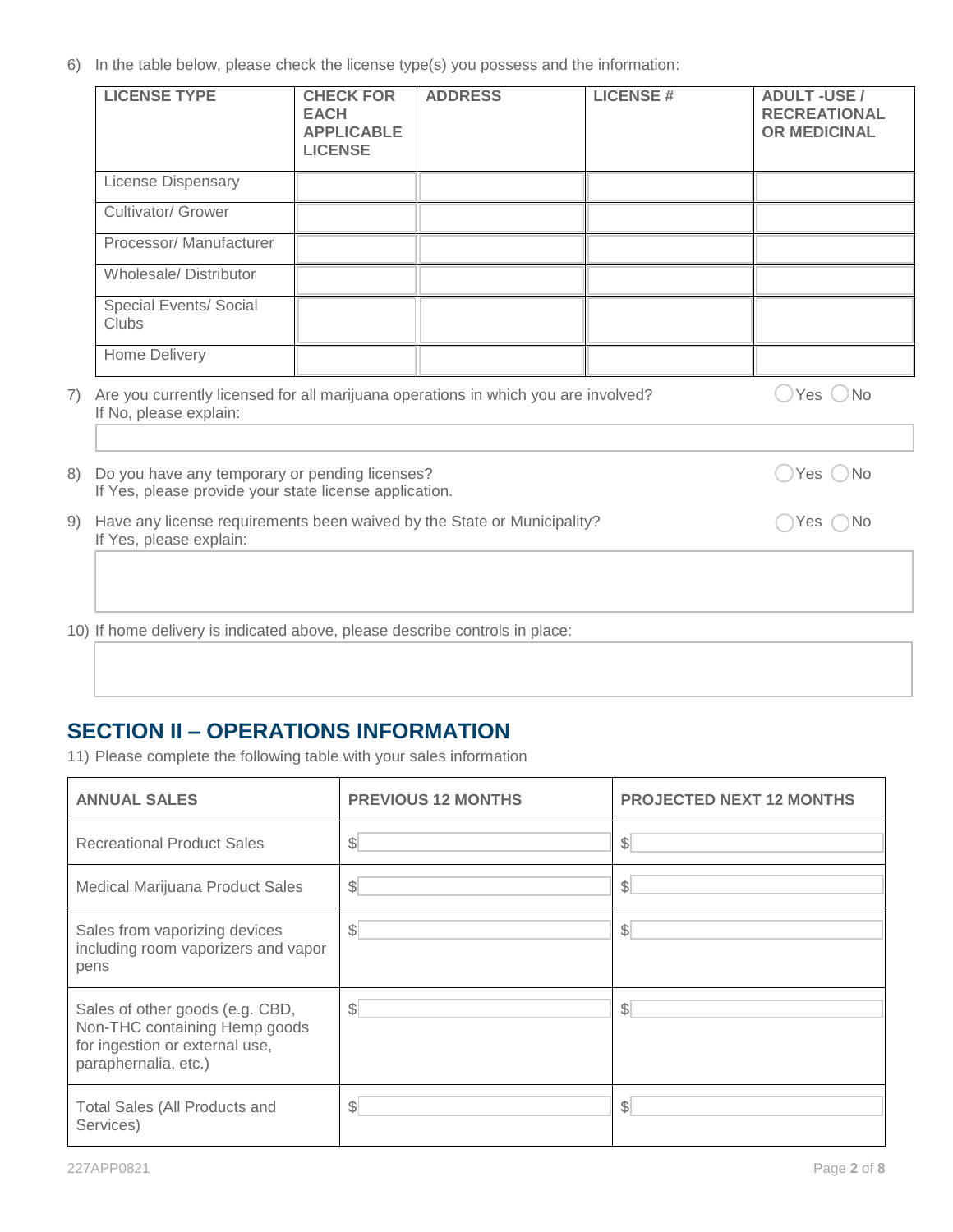12) Please complete the following with percentage of gross sales by operation:

| Retailer/Dispensary/Delivery  |                       | $\frac{0}{0}$  |
|-------------------------------|-----------------------|----------------|
| <b>Cultivator/ Grower</b>     |                       | $\frac{0}{0}$  |
| Processor/Manufacturer        |                       | $\frac{0}{0}$  |
| <b>Wholesaler/Distributor</b> |                       | $\frac{0}{0}$  |
| <b>Special Events</b>         |                       | $\frac{0}{0}$  |
| Other                         |                       | $\frac{10}{6}$ |
|                               | All Operations should | $=100%$        |

13) If your operations are cultivation, growing, processing or manufacturing, please complete the following with the percentage of gross sales by product type: N/A

| Recreational marijuana (bud, leaf, flower or trim)          | $\frac{0}{0}$ |
|-------------------------------------------------------------|---------------|
| Recreational                                                | $\%$          |
| Infused recreational marijuana - edibles                    | $\%$          |
| Infused recreational marijuana - other than edibles         | $\%$          |
| Recreational marijuana concentrates or oils                 | $\%$          |
| Vaporizer devices (not including cartridges or accessories) | $\%$          |
| Medical marijuana (including infused products)              | $\%$          |
| Cannabis products without THC or active cannabinoids        | $\%$          |
| Other (please describe):                                    | $\%$          |
| All Products should                                         | $=100%$       |

14) Have you recalled any products in the past five years?  $\bigcirc$  Yes  $\bigcirc$  No

If Yes, please advise whether the recall was government ordered or voluntary?

Please provide details of the product and the reason for the recall:

15) Please describe the type of area in which the applicant's business is located (check all that apply):

| <b>Type of Area</b>      | Yes / No Please Describe |
|--------------------------|--------------------------|
| Commercial               |                          |
| Industrial               |                          |
| Agricultural             |                          |
| Residential              |                          |
| Other (Please describe): |                          |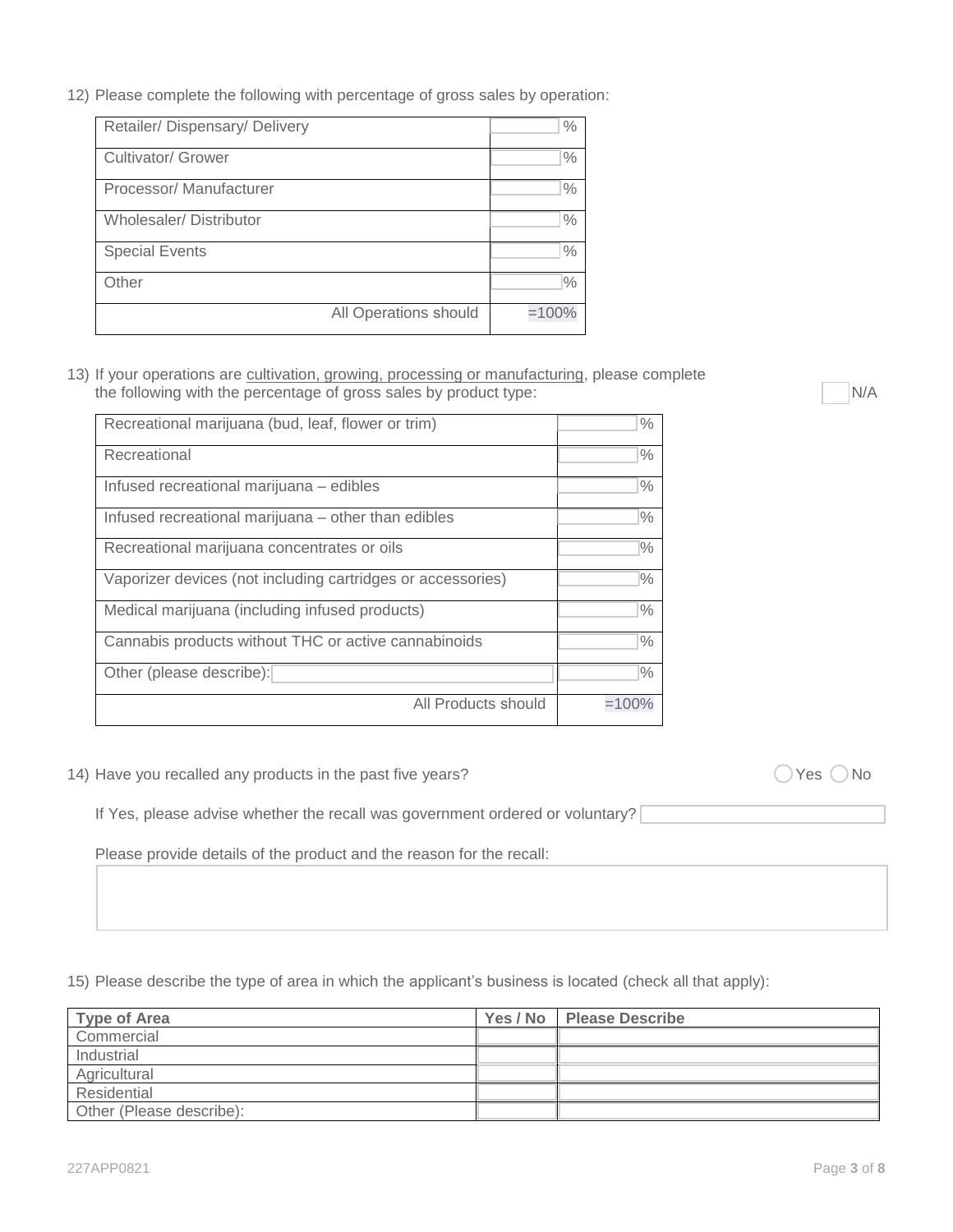16) If residential is indicated above, please answer the following questions:

| Please describe who resides in the residential structure:<br>b)<br>Is the residential structure connected to or detached from the insured's marijuana operations?<br>C)<br>Is there a Homeowners policy in place for the residential structure or space?<br>No<br>Yes $( )$<br>d)<br>If Yes, please provide a copy of the Declarations page, and if No, please provide an explanation:<br>17) Is the nature of the business advertised on the outside of the building(s)?<br>Yes ()No<br>If Yes, please describe:<br>18) Does the applicant occupy the entire building?<br>Yes ONo<br>If No, please describe the operations of the other occupants:<br>19) Are there any firearms allowed on the premises?<br>Yes ()No<br>If yes, are the firearms limited to third-party contracted security firms?<br>Yes () No<br>20) Are there any dogs other than service or support dogs on the premises?<br>Yes $()$ No |
|----------------------------------------------------------------------------------------------------------------------------------------------------------------------------------------------------------------------------------------------------------------------------------------------------------------------------------------------------------------------------------------------------------------------------------------------------------------------------------------------------------------------------------------------------------------------------------------------------------------------------------------------------------------------------------------------------------------------------------------------------------------------------------------------------------------------------------------------------------------------------------------------------------------|
|                                                                                                                                                                                                                                                                                                                                                                                                                                                                                                                                                                                                                                                                                                                                                                                                                                                                                                                |
|                                                                                                                                                                                                                                                                                                                                                                                                                                                                                                                                                                                                                                                                                                                                                                                                                                                                                                                |
|                                                                                                                                                                                                                                                                                                                                                                                                                                                                                                                                                                                                                                                                                                                                                                                                                                                                                                                |
|                                                                                                                                                                                                                                                                                                                                                                                                                                                                                                                                                                                                                                                                                                                                                                                                                                                                                                                |
|                                                                                                                                                                                                                                                                                                                                                                                                                                                                                                                                                                                                                                                                                                                                                                                                                                                                                                                |
|                                                                                                                                                                                                                                                                                                                                                                                                                                                                                                                                                                                                                                                                                                                                                                                                                                                                                                                |
|                                                                                                                                                                                                                                                                                                                                                                                                                                                                                                                                                                                                                                                                                                                                                                                                                                                                                                                |
|                                                                                                                                                                                                                                                                                                                                                                                                                                                                                                                                                                                                                                                                                                                                                                                                                                                                                                                |
|                                                                                                                                                                                                                                                                                                                                                                                                                                                                                                                                                                                                                                                                                                                                                                                                                                                                                                                |
|                                                                                                                                                                                                                                                                                                                                                                                                                                                                                                                                                                                                                                                                                                                                                                                                                                                                                                                |
|                                                                                                                                                                                                                                                                                                                                                                                                                                                                                                                                                                                                                                                                                                                                                                                                                                                                                                                |
|                                                                                                                                                                                                                                                                                                                                                                                                                                                                                                                                                                                                                                                                                                                                                                                                                                                                                                                |
|                                                                                                                                                                                                                                                                                                                                                                                                                                                                                                                                                                                                                                                                                                                                                                                                                                                                                                                |
|                                                                                                                                                                                                                                                                                                                                                                                                                                                                                                                                                                                                                                                                                                                                                                                                                                                                                                                |
|                                                                                                                                                                                                                                                                                                                                                                                                                                                                                                                                                                                                                                                                                                                                                                                                                                                                                                                |
|                                                                                                                                                                                                                                                                                                                                                                                                                                                                                                                                                                                                                                                                                                                                                                                                                                                                                                                |
| If Yes, are the dogs limited to third-party contracted security firms?<br>Yes $\bigcirc$ No                                                                                                                                                                                                                                                                                                                                                                                                                                                                                                                                                                                                                                                                                                                                                                                                                    |
| If No, please provide an explanation:                                                                                                                                                                                                                                                                                                                                                                                                                                                                                                                                                                                                                                                                                                                                                                                                                                                                          |
|                                                                                                                                                                                                                                                                                                                                                                                                                                                                                                                                                                                                                                                                                                                                                                                                                                                                                                                |
| 21) Is security provided by an independent security guard service?<br>Yes (<br>) No                                                                                                                                                                                                                                                                                                                                                                                                                                                                                                                                                                                                                                                                                                                                                                                                                            |
| If Yes, please answer the following questions:                                                                                                                                                                                                                                                                                                                                                                                                                                                                                                                                                                                                                                                                                                                                                                                                                                                                 |
| Do you execute a written contract with the service?<br>) No<br>Yes<br>a)<br>If Yes, please provide a copy of the contract.                                                                                                                                                                                                                                                                                                                                                                                                                                                                                                                                                                                                                                                                                                                                                                                     |
| b) Does the contract require the service to defend and indemnify you to the fullest<br>extent permitted by law?<br>Yes<br>No                                                                                                                                                                                                                                                                                                                                                                                                                                                                                                                                                                                                                                                                                                                                                                                   |
| c) Are Certificates of Insurance evidencing coverage of at least \$1,000,000 obtained?<br>) No<br>Yes                                                                                                                                                                                                                                                                                                                                                                                                                                                                                                                                                                                                                                                                                                                                                                                                          |
| d) Are you added as an additional insured on their policy?<br>Yes<br>⊃No                                                                                                                                                                                                                                                                                                                                                                                                                                                                                                                                                                                                                                                                                                                                                                                                                                       |
|                                                                                                                                                                                                                                                                                                                                                                                                                                                                                                                                                                                                                                                                                                                                                                                                                                                                                                                |
|                                                                                                                                                                                                                                                                                                                                                                                                                                                                                                                                                                                                                                                                                                                                                                                                                                                                                                                |
| <b>SECTION III-RETAIL OPERATIONS</b><br><b>N/A</b><br>Please complete this section only if you have retail operations.                                                                                                                                                                                                                                                                                                                                                                                                                                                                                                                                                                                                                                                                                                                                                                                         |
| 22) Is any on-site consumption of marijuana or marijuana containing products permitted?<br>No<br>Yes                                                                                                                                                                                                                                                                                                                                                                                                                                                                                                                                                                                                                                                                                                                                                                                                           |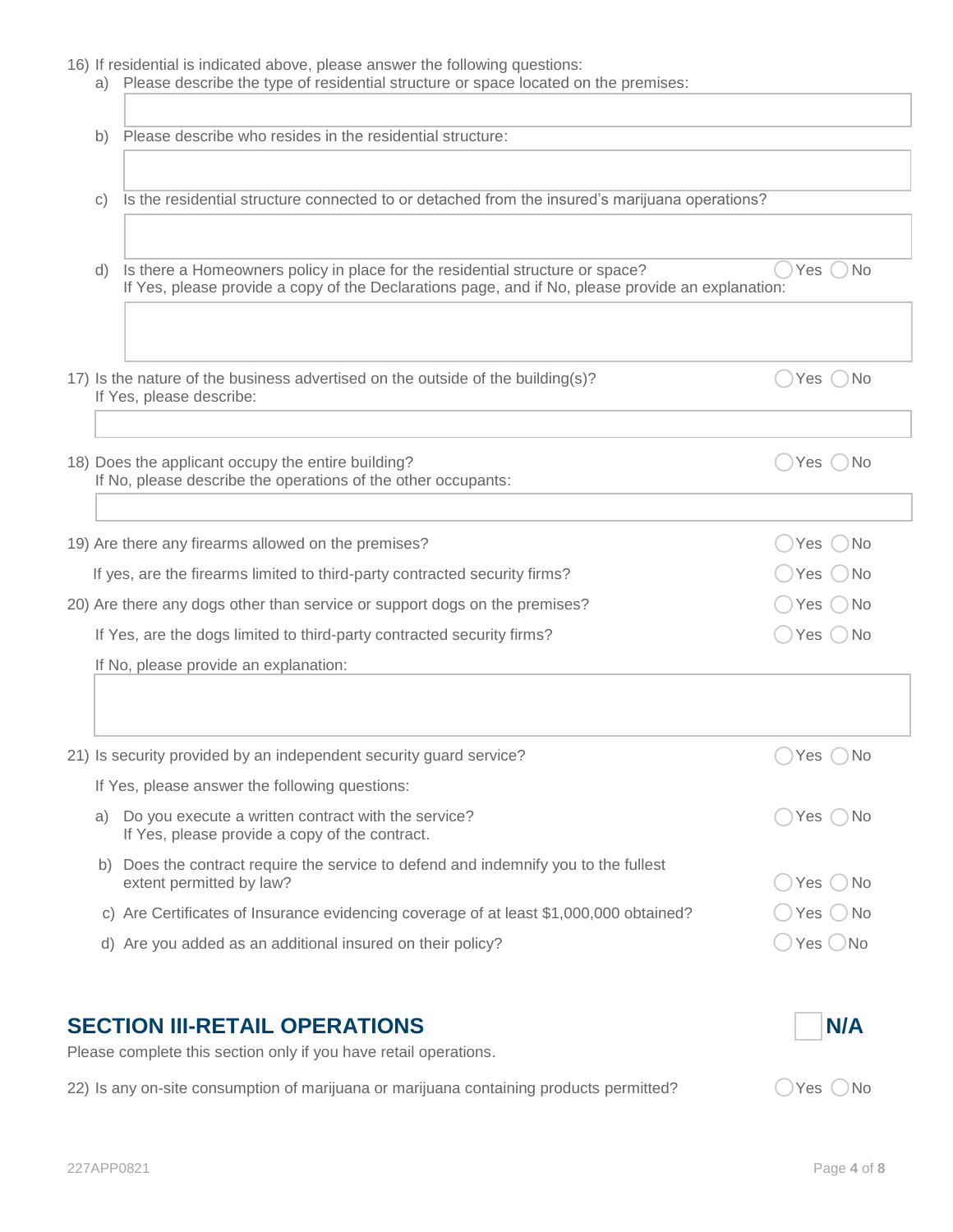| 23) Do you allow any BYO (Bring Your Own) consumption on-site?<br>If Yes, please describe controls in place for on-site consumption:                                                                                   | Yes                    |
|------------------------------------------------------------------------------------------------------------------------------------------------------------------------------------------------------------------------|------------------------|
| 24) Are any physicians or other medical professionals employed or contracted?<br>If Yes, please describe:                                                                                                              | No.<br>Yes.            |
| 25) Do you sell products unrelated to marijuana, marijuana smoking, or marijuana vaping<br>(i.e. alcohol or tobacco)?<br>If Yes, please describe other products sold:                                                  | Yes<br>No              |
| 26) Are any products sold on-line?<br>If Yes, please describe products sold on-line:                                                                                                                                   | Yes ( )No              |
|                                                                                                                                                                                                                        |                        |
| 27) Are customers able to obtain products from a drive-thru?<br>28) Are any products for sale imported from outside the United States?<br>If Yes, please describe which products and what the countries of origin are: | )Yes ( )No<br>Yes ()No |
|                                                                                                                                                                                                                        |                        |

#### **SECTION IV-CULTIVATION/ GROWING AND PROCESSING/ MANUFACTURING** Please complete this section if you are cultivating, growing, processing or manufacturing. **IN/A**

| Indoor                                                                                                             |                |
|--------------------------------------------------------------------------------------------------------------------|----------------|
| Outdoor                                                                                                            |                |
| Greenhouse-enclosed                                                                                                |                |
| Greenhouse-open                                                                                                    |                |
| 30) Does the applicant apply their own pesticides?<br>If No, please answer the following questions:                | ( )No<br>Yes ( |
| a) Do you execute a written contract with the pesticide service?<br>If Yes, please provide a copy of the contract. | Yes<br>'No     |
| b) Does the contract require the service to defend and indemnify you to the fullest extent<br>permitted by law?    | ) No<br>Yes    |
| c) Are Certificates of Insurance evidencing coverage of at least \$1,000,000 obtained?                             | Yes.           |
|                                                                                                                    |                |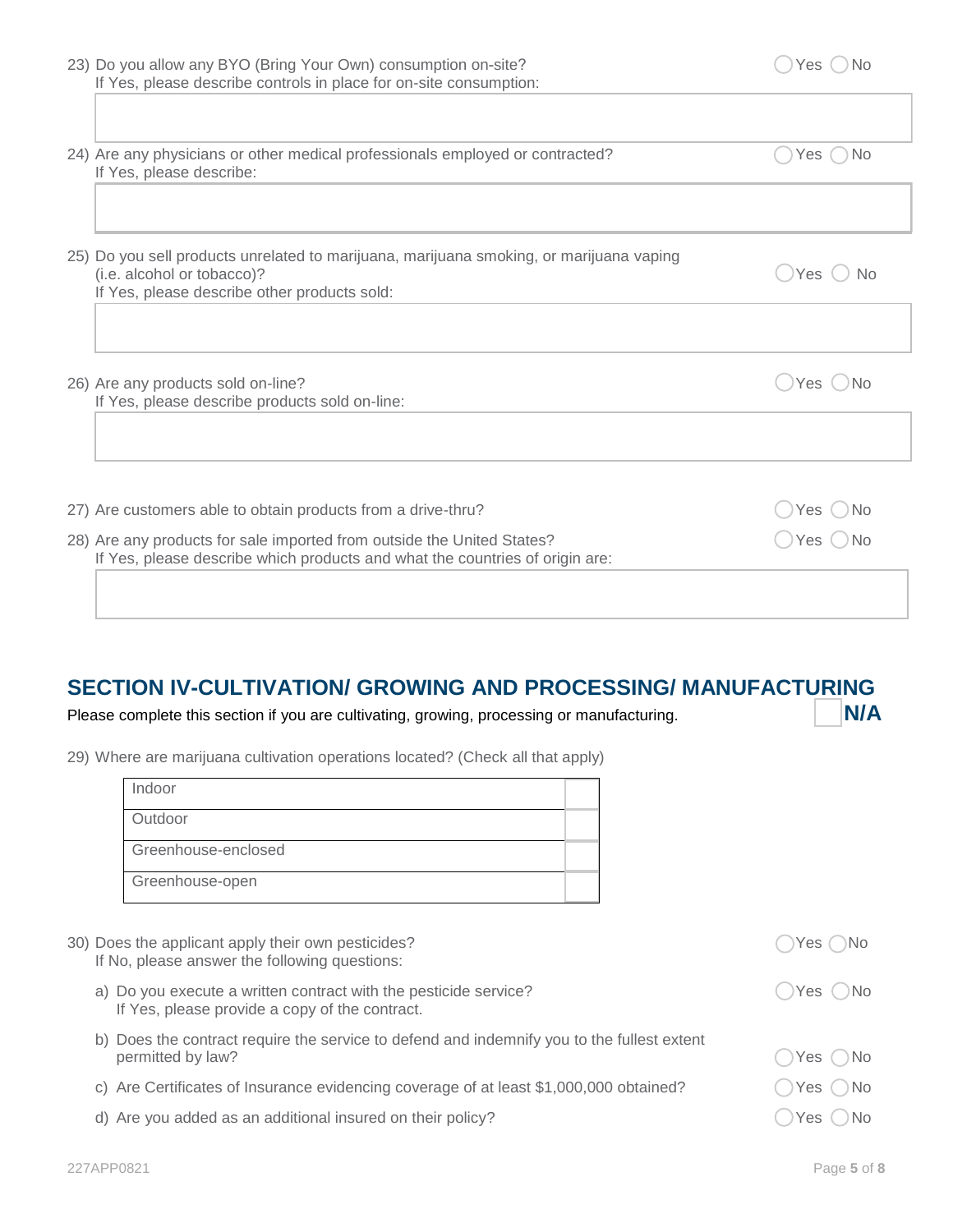|           | 31) Will your operation(s) include the extraction of cannabis oils or the manufacture of any<br>concentrates?<br>If Yes, please answer the following questions:                       | Yes<br>No.                  |
|-----------|---------------------------------------------------------------------------------------------------------------------------------------------------------------------------------------|-----------------------------|
| a)        | What extraction or manufacturing method will the applicant use?                                                                                                                       |                             |
|           |                                                                                                                                                                                       |                             |
| b)        | Are any of the products (e.g. oils, waxes, shatter, hash, etc.) intended for use in<br>vaporizing devices?<br>If Yes, please list products:                                           | Yes<br><b>No</b>            |
|           |                                                                                                                                                                                       |                             |
| $\circ$ ) | Do any products, ingredients, or components originate from outside of the United States?<br>If Yes, please specify what products are imported and the country or countries of origin: | Yes ( )No                   |
|           |                                                                                                                                                                                       |                             |
|           | 32) Are imported products and components tested for contamination?                                                                                                                    | Yes<br><b>No</b>            |
|           | 33) Do you verify that tests match what was ordered?                                                                                                                                  | Yes<br><b>No</b>            |
|           | 34) Does the insured use a third-party testing lab to test their marijuana and marijuana containing<br>products?<br>If Yes, please answer the following questions:                    | Yes ()No                    |
|           | Do you execute a written contract with the service?<br>a)<br>If yes, please provide a copy of the contract.                                                                           | Yes $\bigcirc$<br><b>No</b> |
|           | Does the contract require the service to defend and indemnify you to the fullest extent<br>b)<br>permitted by law?                                                                    | Yes<br><b>No</b>            |
|           | Are Certificates of Insurance evidencing coverage of at least \$1,000,000 obtained?<br>C)                                                                                             | Yes<br><b>No</b>            |
|           | Are you added as an additional insured on their policy?<br>d)                                                                                                                         | Yes<br>No                   |

35) Do all testing reports received from laboratories indicate the following (please check all that apply):

| Products are not contaminated with pesticides      |  |
|----------------------------------------------------|--|
| Products are not contaminated by bacteria          |  |
| Products are not contaminated by mold/fungus       |  |
| Products are not contaminated by mycotoxins        |  |
| Products are not contaminated by heavy metals      |  |
| Products are not contaminated by residual solvents |  |

36) Is marijuana or any marijuana containing product ever released into the stream of commerce (i.e. to distributors, infused product manufacturers) before testing reports testing reports are received back from third-party testing laboratories confirming products are free from any contaminants? 
Contaminants 
COME If Yes, please explain: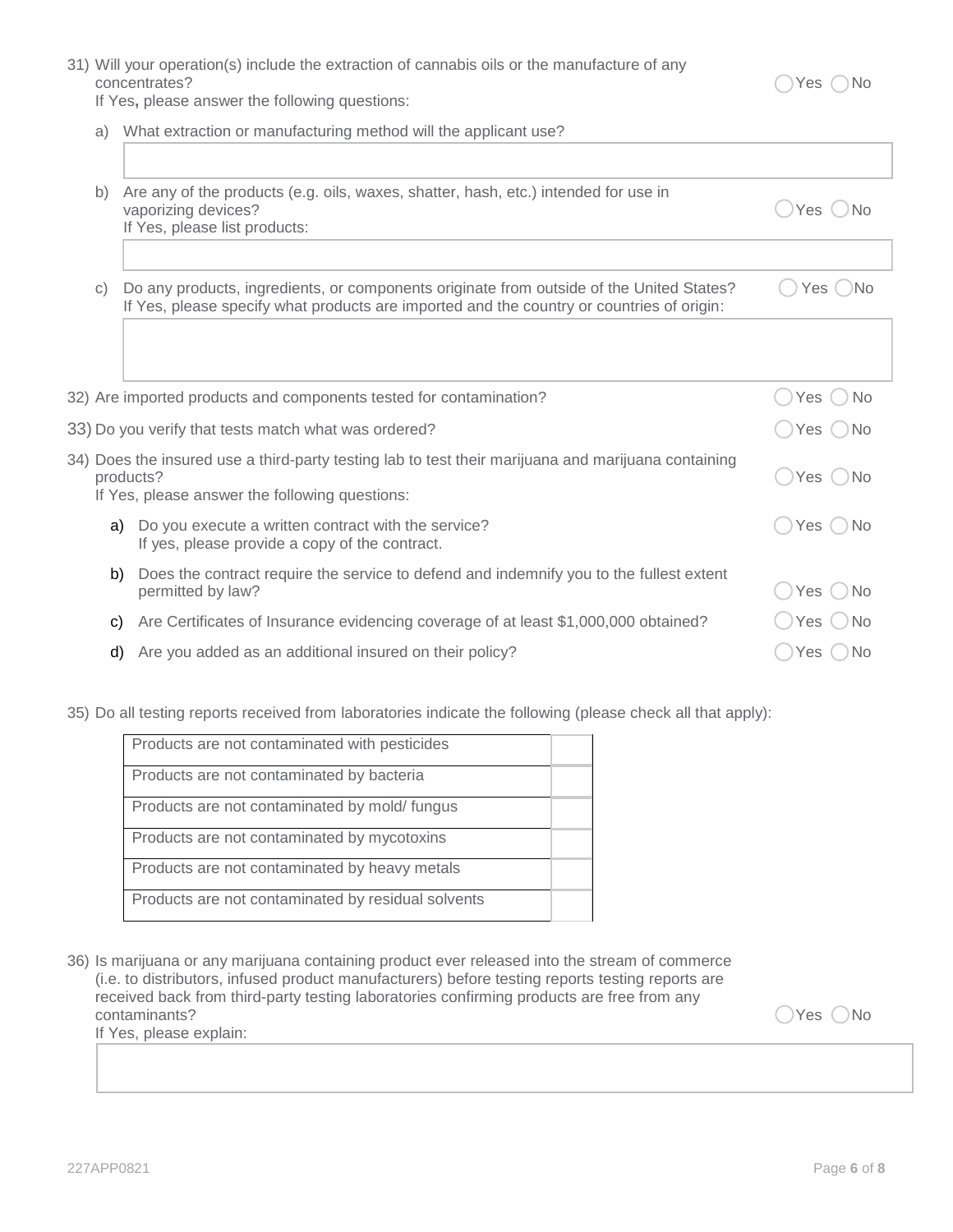### **SECTION V – LOSS HISTORY AND KNOWN EVENTS**

| Yes ( ) No     |
|----------------|
| ( )No<br>Yes ( |
|                |

## **SECTION VI – CURRENT AND DESIRED COVERAGE**

| Carrier | Limit | Deductible/<br>SIR-<br><b>Amount</b> | Rate | Premium | <b>Occurrence</b><br>or Claims<br><b>Made</b> |
|---------|-------|--------------------------------------|------|---------|-----------------------------------------------|
|         |       |                                      |      |         |                                               |
|         |       |                                      |      |         |                                               |
|         |       |                                      |      |         |                                               |
|         |       |                                      |      |         |                                               |
|         |       |                                      |      |         |                                               |

39) Please complete the following as respects your most recent coverage for the past 5 years:

40) Are you requesting hired and non-owned auto coverage?\*  $\bigcirc$  Yes  $\bigcirc$  Yes  $\bigcirc$  No If Yes, please provide a completed hired and non-owed auto supplemental application. \*Please note hired and non-owned auto coverage is not available for companies that provide delivery services

## **SECTION VII – REQUIRED DOCUMENTS**

Please provide the following:

- 1) Copy of current license(s) if currently licensed
- 2) Application for license if not currently licensed
- 3) Five years of currently valued loss runs